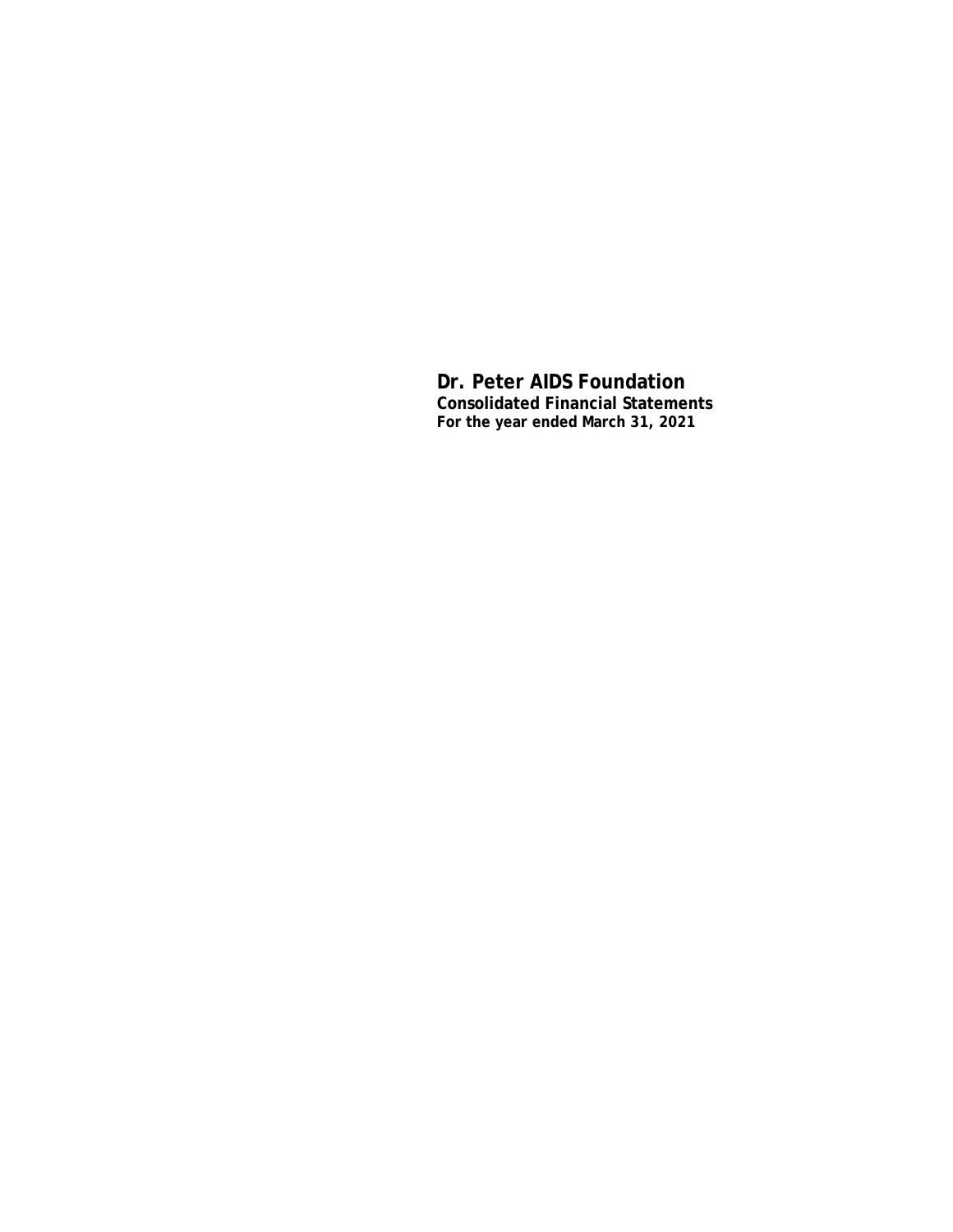# **Dr. Peter AIDS Foundation Consolidated Financial Statements For the year ended March 31, 2021**

|                                     | Contents  |
|-------------------------------------|-----------|
| <b>Independent Auditor's Report</b> | $2 - 3$   |
| <b>Financial Statements</b>         |           |
| Statement of Financial Position     | 4         |
| <b>Statement of Operations</b>      | 5         |
| Statement of Changes in Net Assets  | 6         |
| <b>Statement of Cash Flows</b>      | 7         |
| Notes to Financial Statements       | 8 -<br>17 |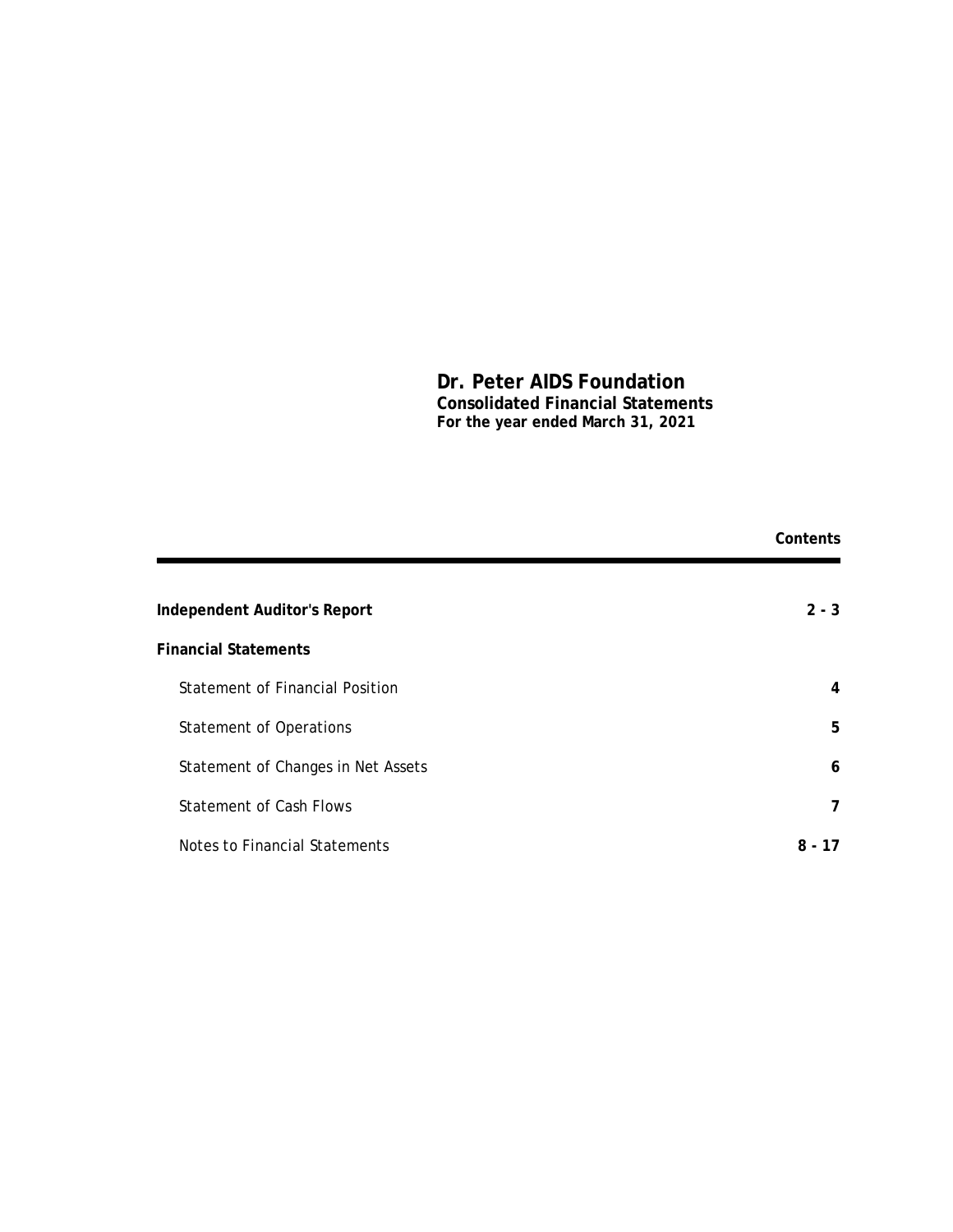

Tel: 604 688 5421 Fax: 604 688 5132 vancouver@bdo.ca **www.bdo.ca**

BDO Canada LLP Unit 1100 – Royal Centre 1055 West Georgia Street Vancouver BC V6E 3P3 Canada

# **Independent Auditor's Report**

## **To the Board of Directors of Dr. Peter AIDS Foundation**

We have audited the consolidated financial statements of the Dr. Peter AIDS Foundation and its subsidiary (the "Foundation") which comprise the consolidated Statement of Financial Position as at March 31, 2021, and the consolidated Statements of Operations, Changes in Net Assets and Cash Flows for the year then ended and notes to the consolidated statements a summary of significant accounting policies.

In our opinion, the accompanying consolidated financial statements present fairly, in all material respects, the consolidated financial position of the Foundation as at March 31, 2021, and its consolidated results of operations, changes in net assets and cash flows for the year then ended in accordance with Canadian accounting standards for not-for-profit organizations.

# **Basis for Opinion**

We conducted our audit in accordance with Canadian generally accepted auditing standards. Our responsibilities under those standards are further described in the *Auditor's Responsibilities for the Audit of the Financial Statements* section of our report. We are independent of the Foundation in accordance with the ethical requirements that are relevant to our audit of the financial statements in Canada, and we have fulfilled our other ethical responsibilities in accordance with these requirements. We believe that the audit evidence we have obtained is sufficient and appropriate to provide a basis for our opinion.

## **Responsibilities of Management and Those Charged with Governance for the Consolidated Financial Statements**

Management is responsible for the preparation and fair presentation of these consolidated financial statements in accordance with Canadian accounting standards for not-for-profit organizations, and for such internal control as management determines is necessary to enable the preparation of financial statements that are free from material misstatement, whether due to fraud or error.

In preparing the consolidated financial statements, management is responsible for assessing the Foundation's ability to continue as a going concern, disclosing, as applicable, matters related to going concern and using the going concern basis of accounting unless management either intends to liquidate the Foundation or to cease operations, or has no realistic alternative but to do so.

Those charged with governance are responsible for overseeing the Foundation's financial reporting process.

## **Auditor's Responsibility for the Audit of the Consolidated Financial Statements**

Our objectives are to obtain reasonable assurance about whether the consolidated financial statements as a whole are free from material misstatement, whether due to fraud or error, and to issue an auditor's report that includes our opinion. Reasonable assurance is a high level of assurance, but is not a guarantee that an audit conducted in accordance with Canadian generally accepted auditing standards will always detect a material misstatement when it exists. Misstatements can arise from fraud or error and are considered material if, individually or in the aggregate, they could reasonably be expected to influence the economic decisions of users taken on the basis of these consolidated financial statements.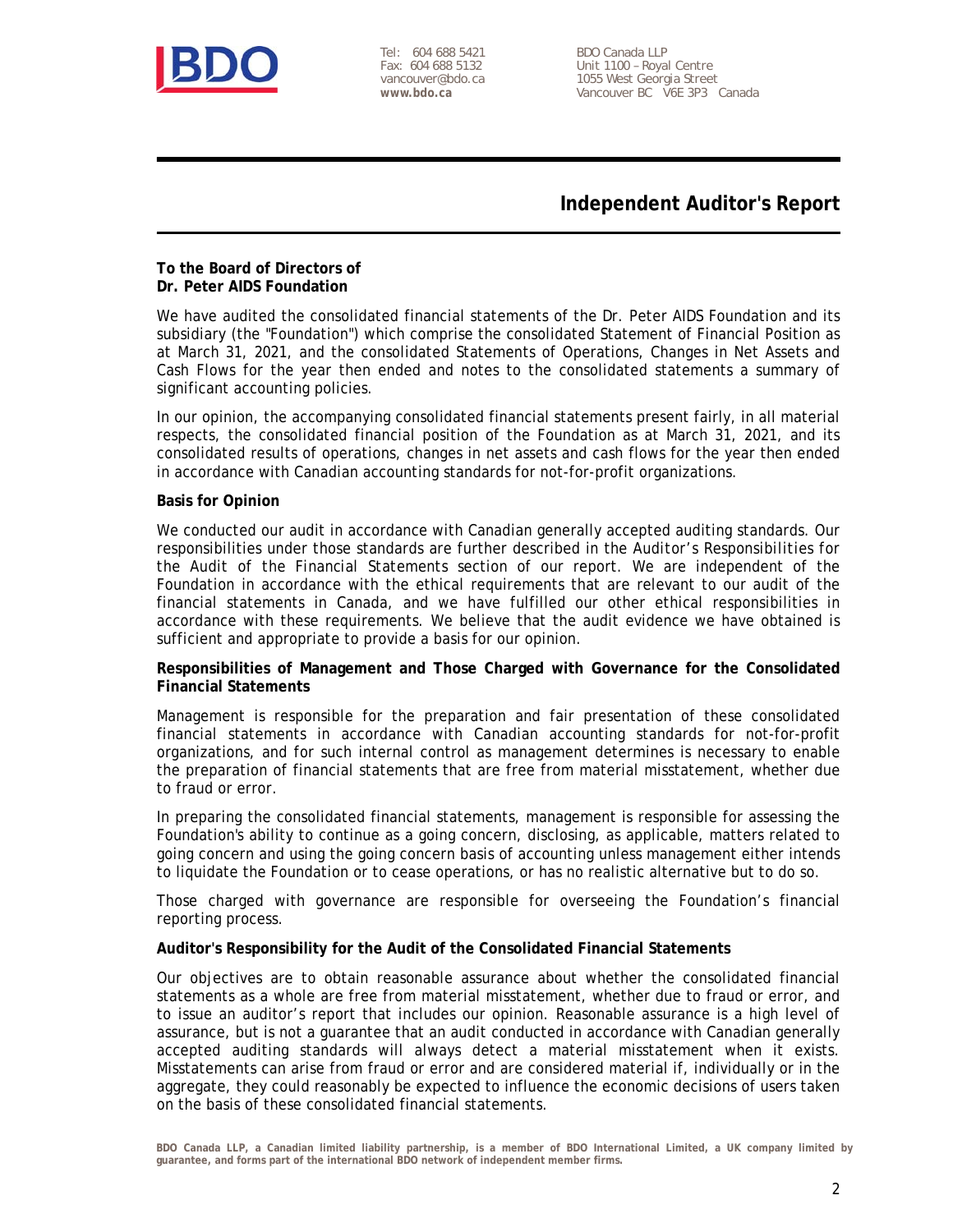

As part of an audit in accordance with Canadian generally accepted auditing standards, we exercise professional judgment and maintain professional skepticism throughout the audit. We also:

- Identify and assess the risks of material misstatement of the consolidated financial statements, whether due to fraud or error, design and perform audit procedures responsive to those risks, and obtain audit evidence that is sufficient and appropriate to provide a basis for our opinion. The risk of not detecting a material misstatement resulting from fraud is higher than for one resulting from error, as fraud may involve collusion, forgery, intentional omissions, misrepresentations, or the override of internal control.
- Obtain an understanding of internal control relevant to the audit in order to design audit procedures that are appropriate in the circumstances, but not for the purpose of expressing an opinion on the effectiveness of the Foundation's internal control.
- Evaluate the appropriateness of accounting policies used and the reasonableness of accounting estimates and related disclosures made by management.
- Conclude on the appropriateness of management's use of the going concern basis of accounting and, based on the audit evidence obtained, whether a material uncertainty exists related to events or conditions that may cast significant doubt on the Foundation's ability to continue as a going concern. If we conclude that a material uncertainty exists, we are required to draw attention in our auditor's report to the related disclosures in the financial statements or, if such disclosures are inadequate, to modify our opinion. Our conclusions are based on the audit evidence obtained up to the date of our auditor's report. However, future events or conditions may cause the Foundation to cease to continue as a going concern.
- Evaluate the overall presentation, structure and content of the consolidated financial statements, including the disclosures, and whether the consolidated financial statements represent the underlying transactions and events in a manner that achieves fair presentation.

We communicate with those charged with governance regarding, among other matters, the planned scope and timing of the audit and significant audit findings, including any significant deficiencies in internal control that we identify during our audit.

## **Report on Other Legal and Regulatory Requirements**

As required by the Societies Act (BC), we report that, in our opinion, these standards have been applied on a consistent basis with that of the preceding year.

BDO Canada LLP

Chartered Professional Accountants

Vancouver, British Columbia July 19, 2021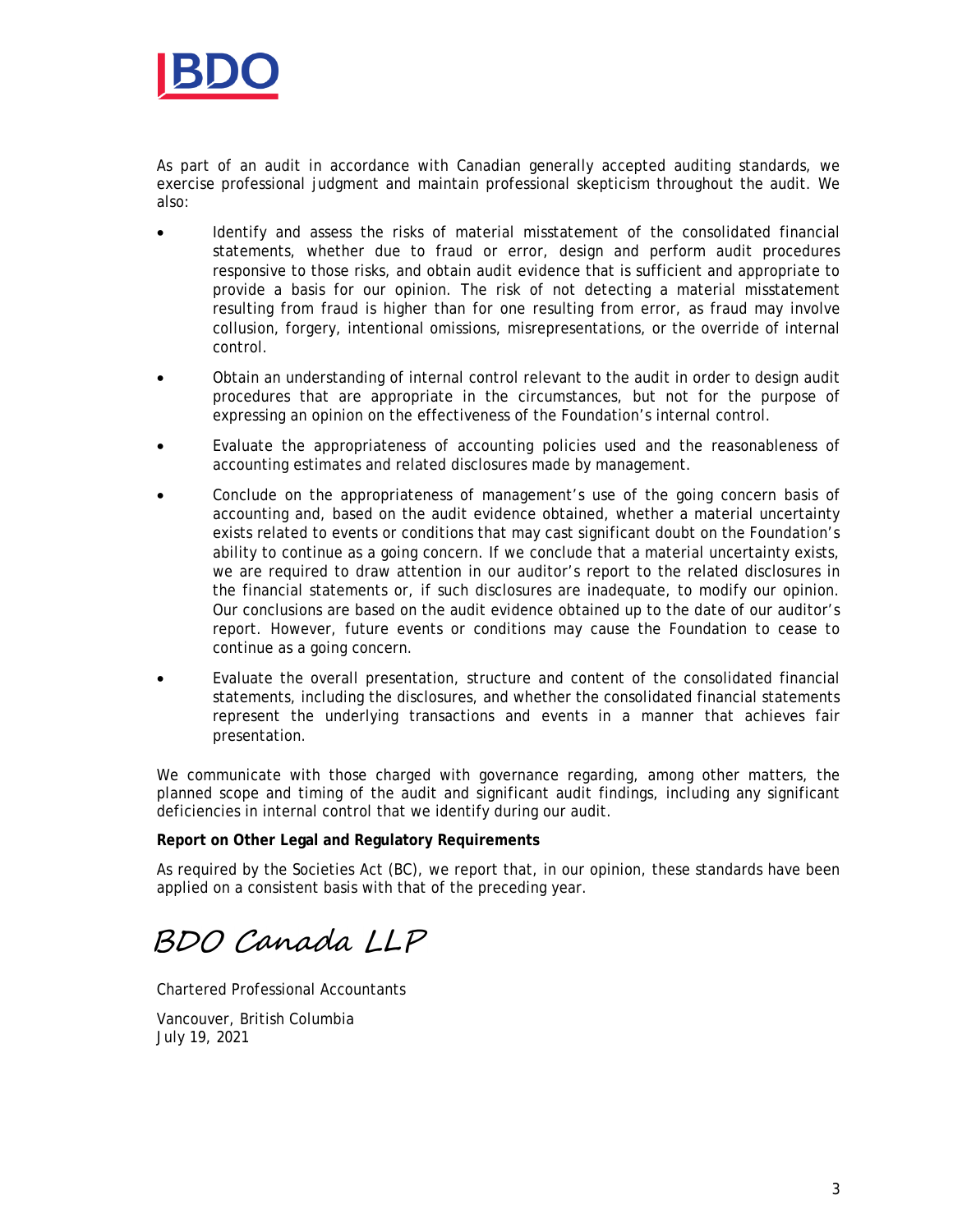# **Dr. Peter AIDS Foundation Consolidated Statement of Financial Position**

| March 31                                                                                                                                                                                                                                     | 2021                                                              | 2020                                                              |
|----------------------------------------------------------------------------------------------------------------------------------------------------------------------------------------------------------------------------------------------|-------------------------------------------------------------------|-------------------------------------------------------------------|
|                                                                                                                                                                                                                                              |                                                                   |                                                                   |
| <b>Assets</b>                                                                                                                                                                                                                                |                                                                   |                                                                   |
| Current<br>Cash and short-term investments (Note 3)<br>Cash and short-term investments - restricted (Note 3)<br>Accounts receivable<br>Prepaid expenses<br>Cash surrender value of life insurance policies (Note 4)<br><b>GST</b> receivable | \$1,250,178<br>1,220,342<br>353,783<br>48,490<br>89,450<br>35,995 | \$<br>772,081<br>948,281<br>255,150<br>21,409<br>65,100<br>21,413 |
|                                                                                                                                                                                                                                              | 2,998,238                                                         | 2,083,434                                                         |
| Capital assets (Note 5)                                                                                                                                                                                                                      | 4,959,918                                                         | 4,830,322                                                         |
|                                                                                                                                                                                                                                              | \$7,958,156                                                       | 6,913,756<br>\$                                                   |
|                                                                                                                                                                                                                                              |                                                                   |                                                                   |
| Liabilities                                                                                                                                                                                                                                  |                                                                   |                                                                   |
| Current<br>Accounts payable and accrued liabilities<br>Mortgage payable - current portion (Note 8)                                                                                                                                           | \$<br>831,602<br>55,938                                           | 457,219<br>\$<br>54,598                                           |
|                                                                                                                                                                                                                                              | 887,540                                                           | 511,817                                                           |
| Mortgage payable (Note 8)                                                                                                                                                                                                                    | 1,148,664                                                         | 1,204,602                                                         |
| Deferred revenue (Note 9)                                                                                                                                                                                                                    | 1,186,346                                                         | 905,954                                                           |
| Deferred capital contribution (Note 10)                                                                                                                                                                                                      | 3,132,438                                                         | 3,258,148                                                         |
| Replacement reserve - BC Housing (Note 11)                                                                                                                                                                                                   | 33,996                                                            | 42,327                                                            |
|                                                                                                                                                                                                                                              | 6,388,984                                                         | 5,922,848                                                         |
| <b>Net Assets</b><br>Invested in capital assets<br>Unrestricted<br>Internally restricted - identified future needs                                                                                                                           | 622,878<br>479,182<br>467,112                                     | 312,974<br>542,150<br>135,784                                     |
|                                                                                                                                                                                                                                              | 1,569,172                                                         | 990,908                                                           |
|                                                                                                                                                                                                                                              | \$7,958,156                                                       | 6,913,756<br>\$                                                   |

Approved on behalf of the Board: Director Director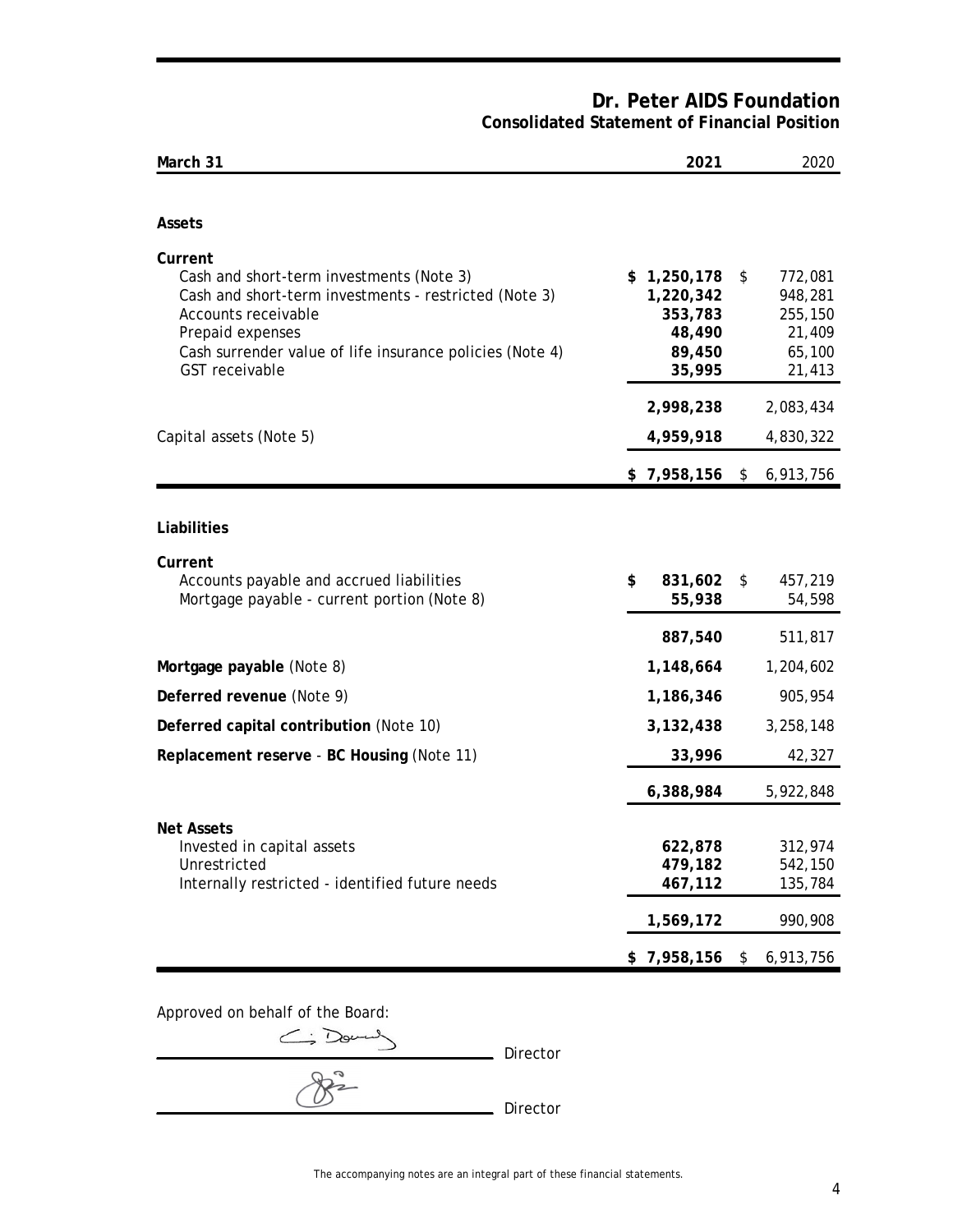# **Dr. Peter AIDS Foundation**

**Consolidated Statement of Operations**

| For the year ended March 31                              | 2021          | 2020            |
|----------------------------------------------------------|---------------|-----------------|
|                                                          |               |                 |
| Revenue                                                  |               |                 |
| Vancouver Coastal Health Authority - Day Health          | \$2,064,002   | \$<br>2,013,310 |
| Vancouver Coastal Health - Residence                     | 2,913,235     | 2,811,932       |
| Donations and fundraising                                | 1,389,538     | 1,311,124       |
| iOATs Grant                                              | 1,040,871     | 760,204         |
| Canada Emergency Wage Subsidy (Note 15)                  | 646,614       |                 |
| Knowledge translation evaluation and research grants     | 379,114       | 419,015         |
| Resident contributions                                   | 348,043       | 364,233         |
| Amortization of deferred revenue (Note 9)                | 32,679        | 19,233          |
| Amortization of deferred capital contributions (Note 10) | 233,450       | 226,375         |
| B.C. Housing operating subsidy                           | 257,673       | 246,227         |
| Vancouver Coastal Health - Enhanced Supportive Housing   | 198,063       | 193,419         |
| Recoveries and other income                              | 171,898       | 105,641         |
| B.C. Gaming Commission                                   | 60,140        | 50,000          |
| Change in cash surrender value - life insurance policy   | 24,350        | (16, 465)       |
| B.C. Housing Replacement Reserve (Note 11)               |               | 40,689          |
|                                                          | 9,759,670     | 8,544,937       |
| <b>Expenses</b>                                          |               |                 |
| Salaries and benefits                                    | 6,681,330     | 5,960,708       |
| Food                                                     | 374,046       | 345,554         |
| Repairs and maintenance                                  | 232,660       | 251,967         |
| Amortization                                             | 340,028       | 335,626         |
| Campaign delivery                                        | 120,050       | 310,992         |
| Contracts and consulting                                 | 286,838       | 243,210         |
| Information technology                                   | 157,662       | 131,477         |
| Medical supplies                                         | 387,354       | 194,967         |
| Program services and other supplies                      | 121,052       | 120,142         |
| Utilities and cable                                      | 142,945       | 142,448         |
| Office expenses                                          | 69,709        | 68,569          |
| <b>Travel Expenses</b>                                   | 4,285         | 105,295         |
| Bank charges and interest                                | 60,090        | 60,590          |
| Insurance                                                | 73,076        | 59,093          |
| Rental expenses                                          | 38,454        | 37,584          |
| Mortgage interest                                        | 29,952        | 31,260          |
| Staff and volunteer development                          | 17,144        | 21,076          |
| Professional fees                                        | 32,044        | 36,120          |
| Property taxes                                           | 1,791         | 1,825           |
| <b>Bad debts</b>                                         | 10,896        | 4,077           |
|                                                          | 9,181,406     | 8,462,580       |
| Excess of revenue over expenses                          | \$<br>578,264 | \$<br>82,357    |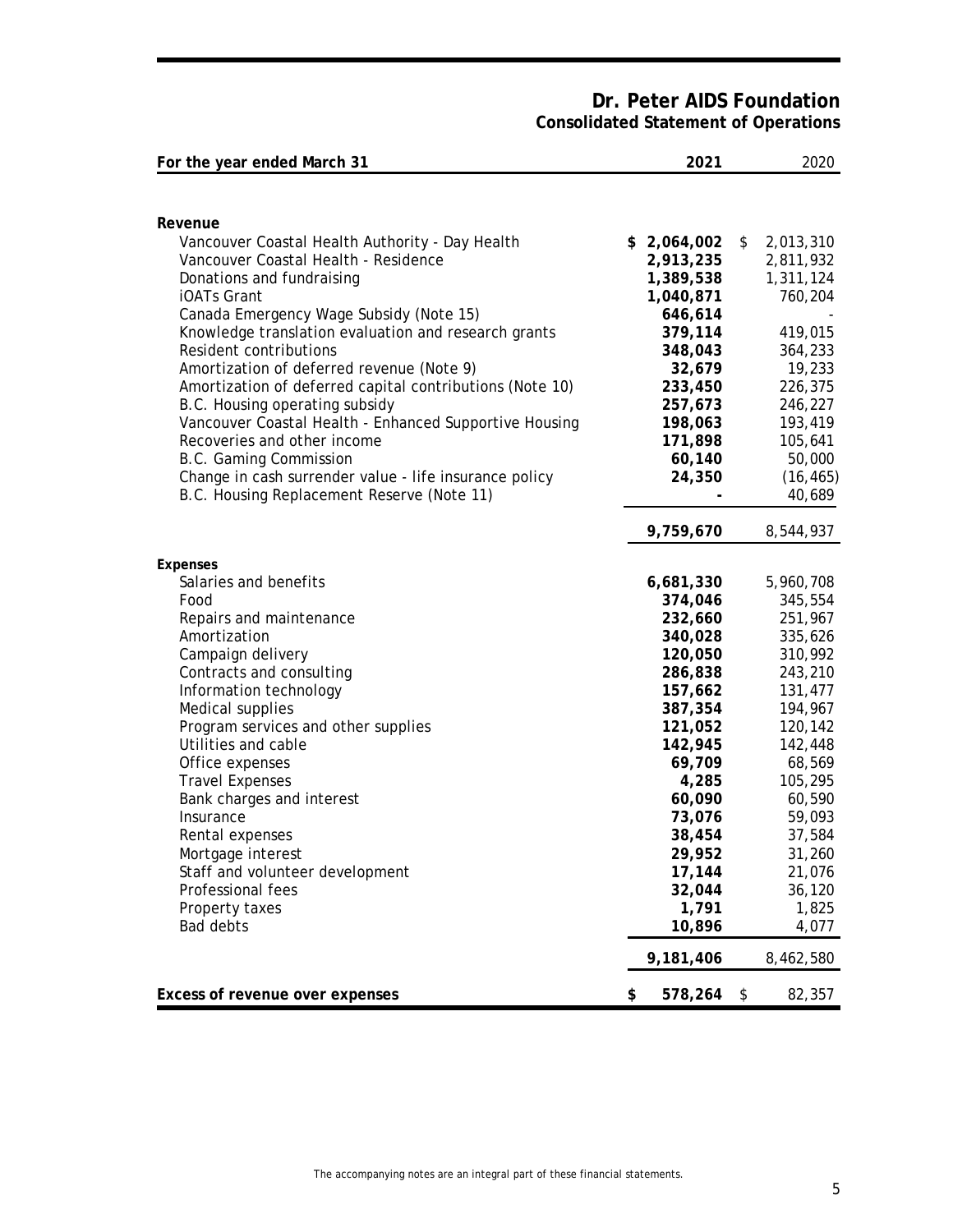# **Dr. Peter AIDS Foundation**

 **Consolidated Statement of Changes in Net Assets**

**For the year ended March 31**

|                                                 | Invested in<br>Capital | <b>Assets Unrestricted</b>       | Internally<br>Restricted | 2021        | 2020          |
|-------------------------------------------------|------------------------|----------------------------------|--------------------------|-------------|---------------|
| <b>Balance, beginning of year</b>               |                        | $$312,974$ $$542,150$ $$135,784$ |                          | \$990,908   | \$<br>908,551 |
| Excess (deficiency) of<br>revenue over expenses | (106, 578)             | 684,842                          |                          | 578,264     | 82,357        |
| Net capital assets additions                    | 469,624                | (469, 624)                       |                          |             |               |
| Deferred Capital<br>Contributions               | (107, 740)             | 107,740                          |                          |             |               |
| Repayment of mortgage<br>payable                | 54,598                 | (54, 598)                        |                          |             |               |
| Interfund transfer<br>(Note 2(d))               |                        | (331, 328)                       | 331,328                  |             |               |
| Balance, end of year                            | \$622,878              | \$479,182                        | \$467,112                | \$1,569,172 | \$<br>990,908 |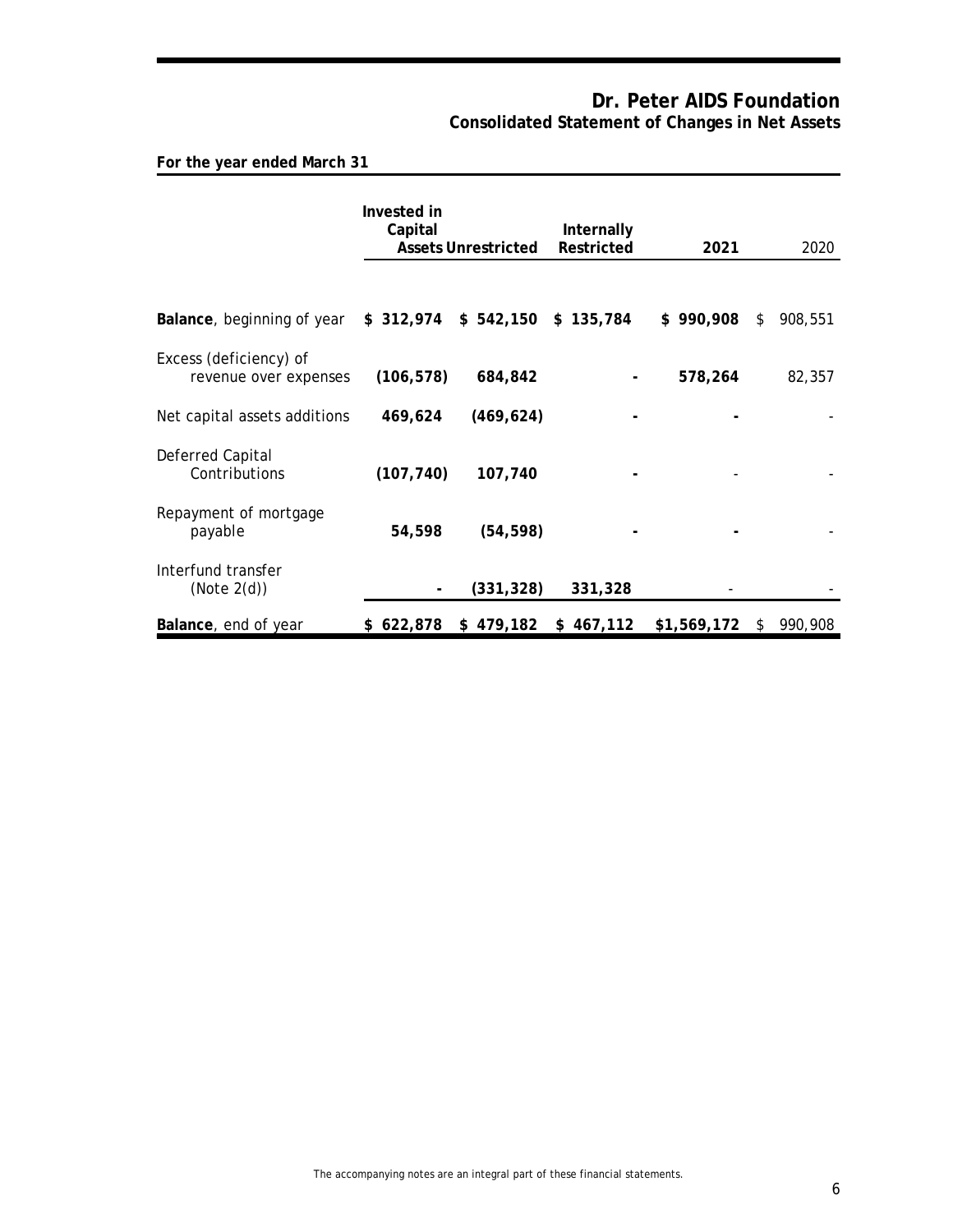# **Dr. Peter AIDS Foundation**

**Consolidated Statement of Cash Flows**

| For the year ended March 31                                              | 2021                  | 2020       |
|--------------------------------------------------------------------------|-----------------------|------------|
|                                                                          |                       |            |
| Cash provided by (used in)                                               |                       |            |
| <b>Operating activities</b>                                              |                       |            |
| Excess of revenue over expenses for the year<br>Items not involving cash | \$<br>578,264<br>\$   | 82,357     |
| Amortization of capital assets                                           | 340,028               | 335,626    |
| Amortization of deferred capital contributions                           | (233, 450)            | (226, 375) |
| Change in cash surrender value of life insurance policy                  | (24, 350)             | 16,466     |
|                                                                          | 660,492               | 208,074    |
| Changes in non-cash working capital balances                             |                       |            |
| Accounts receivable                                                      | (98, 633)             | (226, 282) |
| Prepaid expenses and deposits                                            | (27, 081)             | 16,990     |
| GST receivable                                                           | (14, 582)             | (8, 761)   |
| Accounts payable and accrued liabilities                                 | 374,383               | 40,173     |
| Deferred revenue                                                         | 388,132               | 31,030     |
| Replacement reserve - BC Housing                                         | (8, 331)              | (39, 178)  |
|                                                                          | 1,274,380             | 22,046     |
| Investing activities<br>Purchase of tangible capital assets              | (469, 624)            | (124, 859) |
| Restricted cash and short term investments - net                         | (272, 061)            | 131,728    |
|                                                                          | (741, 685)            | 6,869      |
| Financing activity                                                       |                       |            |
| Repayment of mortgage                                                    | (54, 598)             | (53,290)   |
| Net increase (decrease) in cash for the year                             | 478,097               | (24, 375)  |
| Cash, beginning of year                                                  | 772,081               | 796,456    |
| Cash, end of year                                                        | \$<br>\$<br>1,250,178 | 772,081    |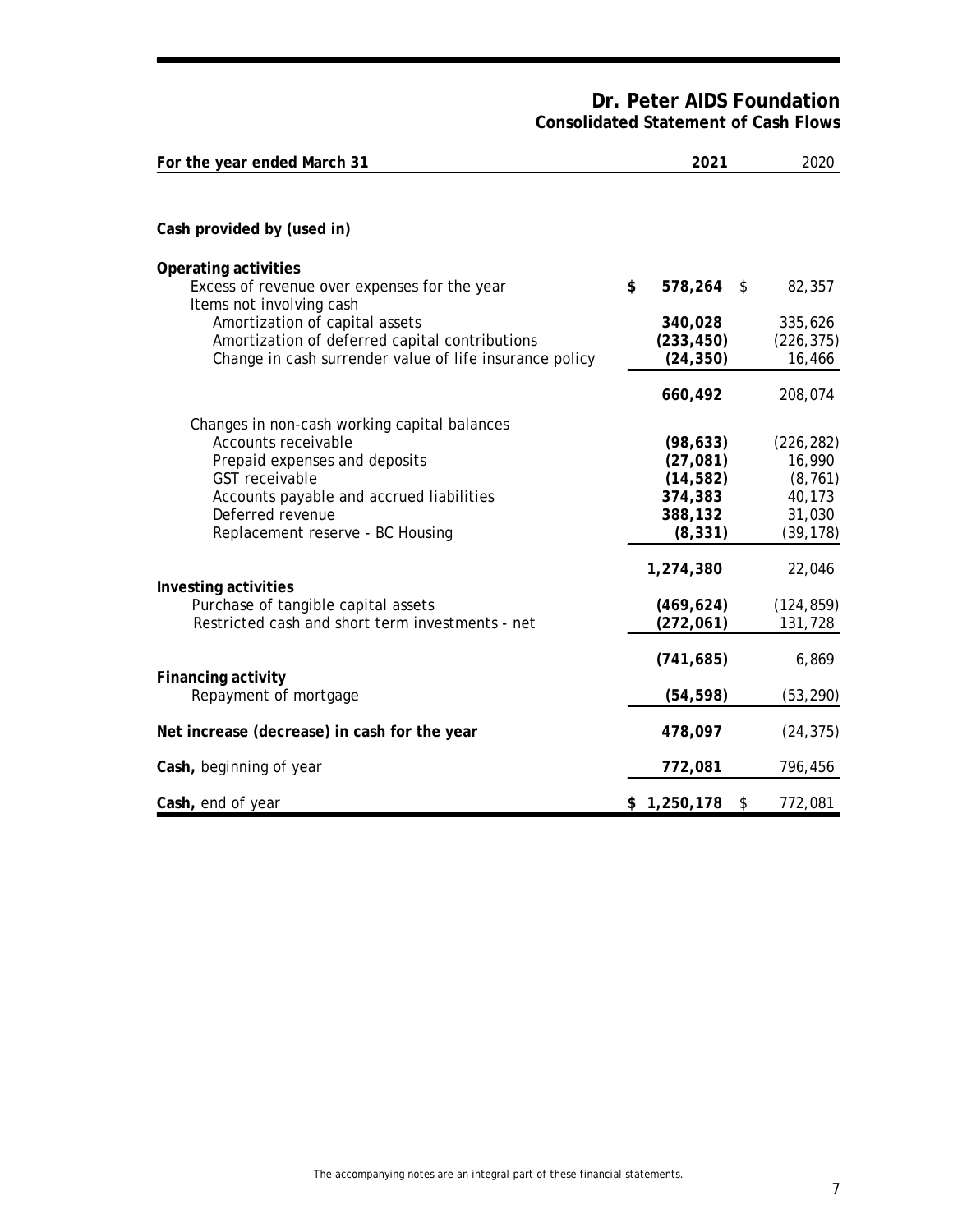## **1. Nature of the Foundation**

The Dr. Peter AIDS Foundation (the "Foundation") is incorporated under the British Columbia Societies Act and commenced operations in 1992 as a not-for-profit organization. The Foundation is a registered charity pursuant to the Income Tax Act and is exempt from income tax. The Foundation operates a day health program, a 24 suite residence offering 24-hour care, enhanced supportive housing program, and injectable opioid agonist therapy (iOAT) program.

## **2. Summary of Significant Accounting Policies**

The consolidated financial statements include the accounts of the Dr. Peter AIDS Foundation and its controlled Society, the Dr. Peter Housing Society (the "Society"). The Society was incorporated under the British Columbia Societies Act and commenced operations in 1999. The Society is a not-for-profit organization and is exempt from income tax. The purpose of the Society is to provide administrative and consulting services to the Foundation and to hold the land lease, building and related mortgage. The Dr. Peter AIDS Foundation controls the Society through a common board of directors.

The consolidated financial statements are prepared in accordance with Canadian accounting standards for not-for-profit organizations. The significant policies are as follows:

- (a) Financial instruments
	- (i) Measurement of financial instruments

The Foundation initially measures its financial assets and liabilities at fair value and subsequently measures its financial assets and financial liabilities at amortized cost, except for investments in equity instruments that are quoted in an active market, which are measured at fair value. Changes in fair value are recognized in the consolidated statement of operations.

Financial assets measured at amortized cost include cash and accounts receivable.

Financial liabilities measured at amortized cost include accounts payable and mortgage payable.

The Foundation's financial assets measured at fair value include short-term investments and the cash surrender value of life insurance policy.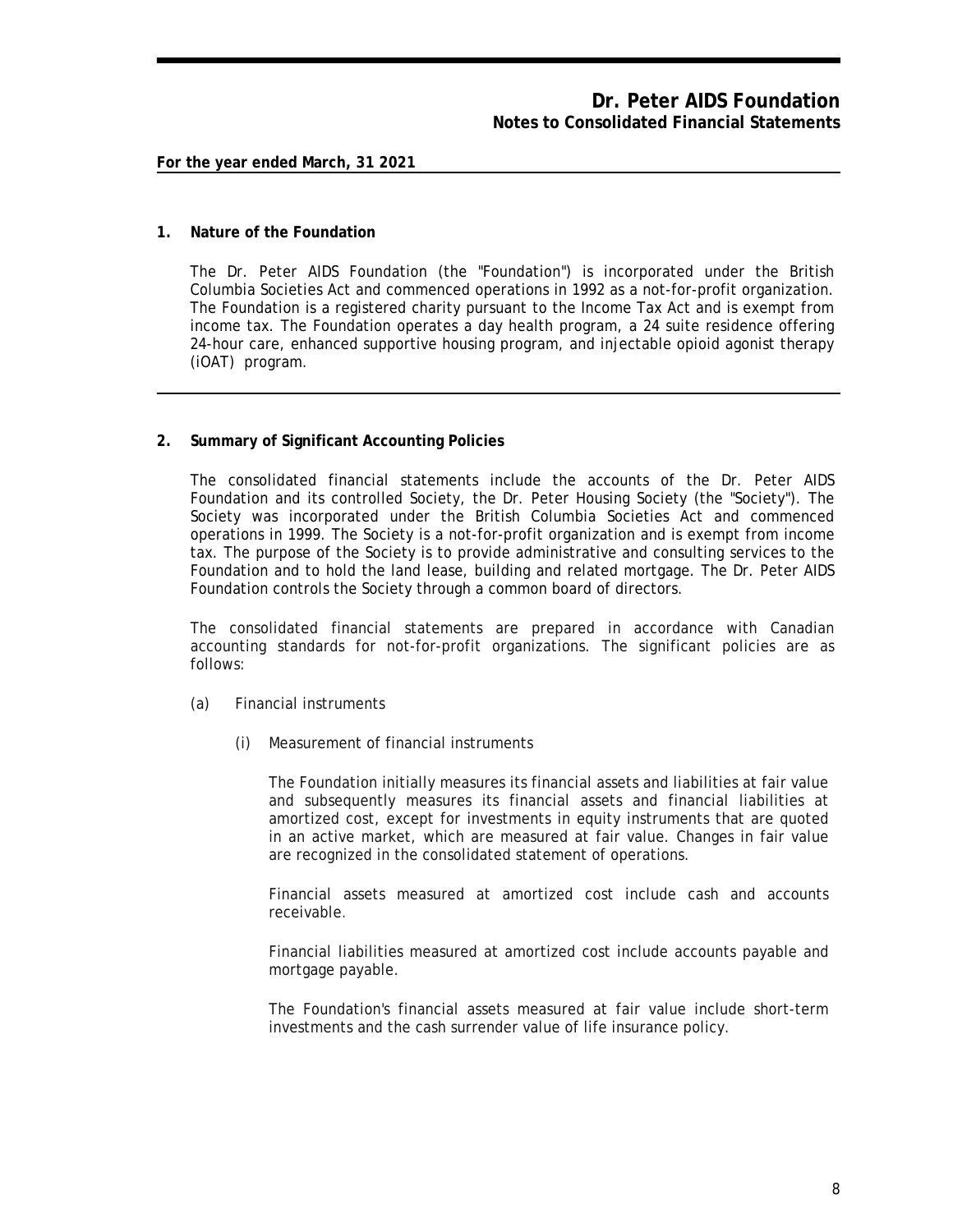## **2. Summary of Significant Accounting Policies - Continued**

- (a) Financial instruments Continued
	- (ii) Impairment

Financial assets measured at cost are tested for impairment when there are indicators of impairment. The amount of the write-down is recognized in the consolidated statement of operations. The previously recognized impairment loss may be reversed to the extent of the improvement, directly or by adjusting the allowance account, provided it is no greater than the amount that would have been reported at the date of the reversal had the impairment not been recognized previously. The amount of the reversal is recognized in the consolidated statement of operations.

(iii) Transaction costs

The Foundation recognizes its transaction costs in the consolidated statement of operations in the period incurred. However, financial instruments that will not be subsequently measured at fair value are adjusted by the transaction costs that are directly attributable to their origination, issuance or assumption.

(b) Revenue recognition

The Foundation follows the deferral method of accounting for contributions. Externally restricted contributions are recorded as deferred revenue and are recognized as revenue in the year the related expenses are incurred. Contributions received for capital assets are deferred in the accounts and amortized over the same term and on the same basis as the related capital asset except contributions for land, which are recorded as direct increases to net assets. Endowments received are recognized as direct increases in net assets.

Unrestricted contributions are recognized as revenue when received or receivable, provided amounts to be received can be reasonably estimated and collection is reasonably assured.

Restricted investment income is recognized as revenue in the year in which the related expenses are incurred. Unrestricted investment income is recognized as revenue when earned.

All other revenue is recognized as the related services is provided.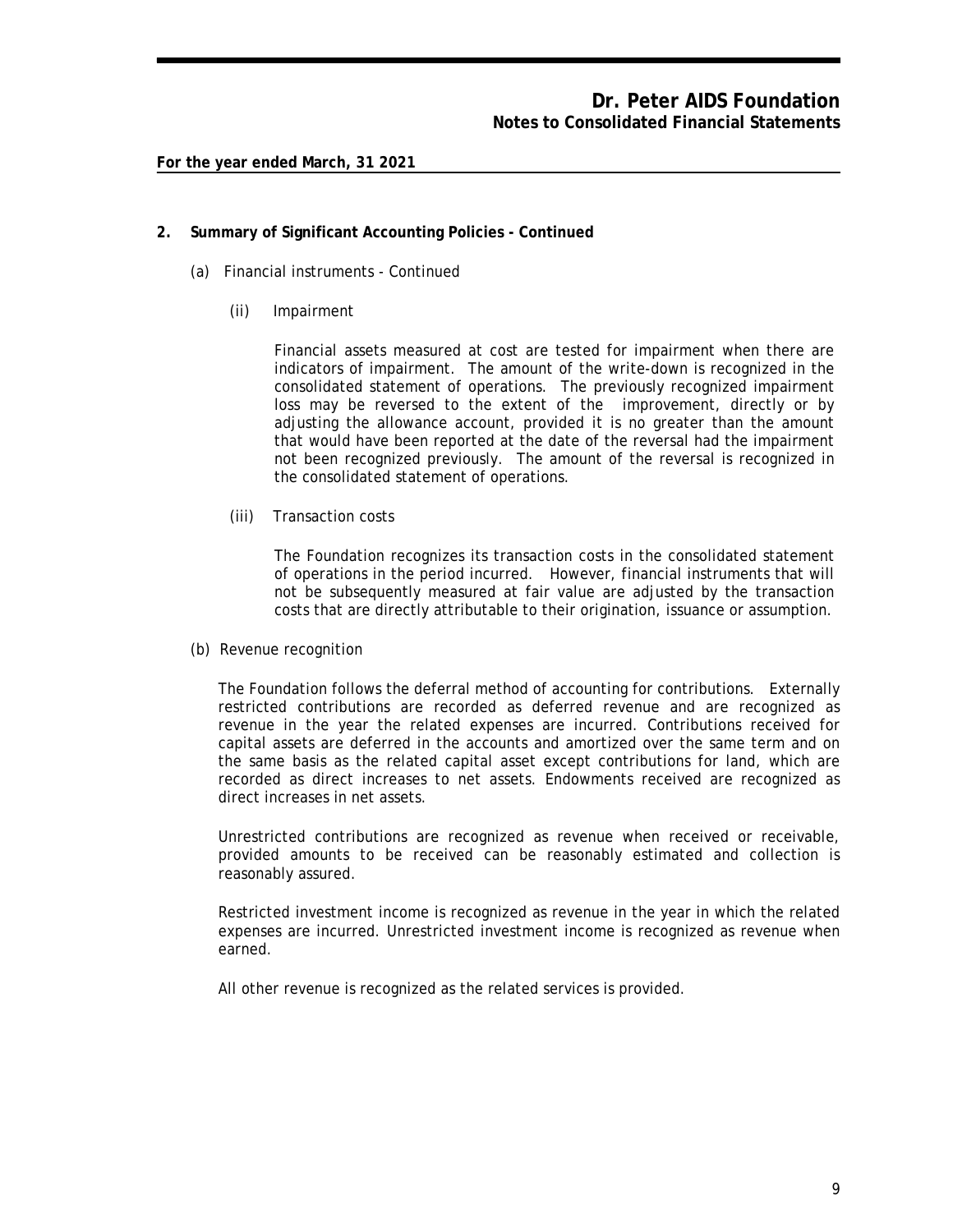## **2. Summary of Significant Accounting Policies - Continued**

(c) Capital assets

Capital assets are recorded at cost. Capital assets contributed to the Foundation are recorded at the fair value at the date of the contribution was made, when such a value can be readily determined.

Capital assets are amortized on a straight line basis over their average useful lives, which have been estimated to be as follows:

| <b>Buildings</b>             | 35 years     |
|------------------------------|--------------|
| Furniture and fixtures       | 5 years      |
| Computer equipment           | 3 to 4 years |
| <b>Building improvements</b> | 5 years      |

Artwork is not amortized.

(d) Internally restricted funds

The Board of Directors are required to approve inter-fund transfers between the unrestricted funds and the internally restricted funds. These funds are restricted for future operations of the Foundation that have been identified by the Board as needed.

During the year ended March 31, 2021, the board approved a transfer of \$331,328 to the internally restricted fund, which is the expected budget deficiency for fiscal 2021/22.

(e) Use of estimates

The preparation of consolidated financial statements in accordance with Canadian accounting standards for not-for-profit organizations requires management to make estimates and assumptions that affect the amounts reported in the consolidated financial statements and accompanying notes. Accounts subject to significant estimates include amortization of capital assets, amortization of deferred capital contributions, deferred revenues on contracts and accrued liabilities. Management believes that the estimates utilized in preparing its consolidated financial statements are reasonable and prudent; however, actual results could differ from these estimates.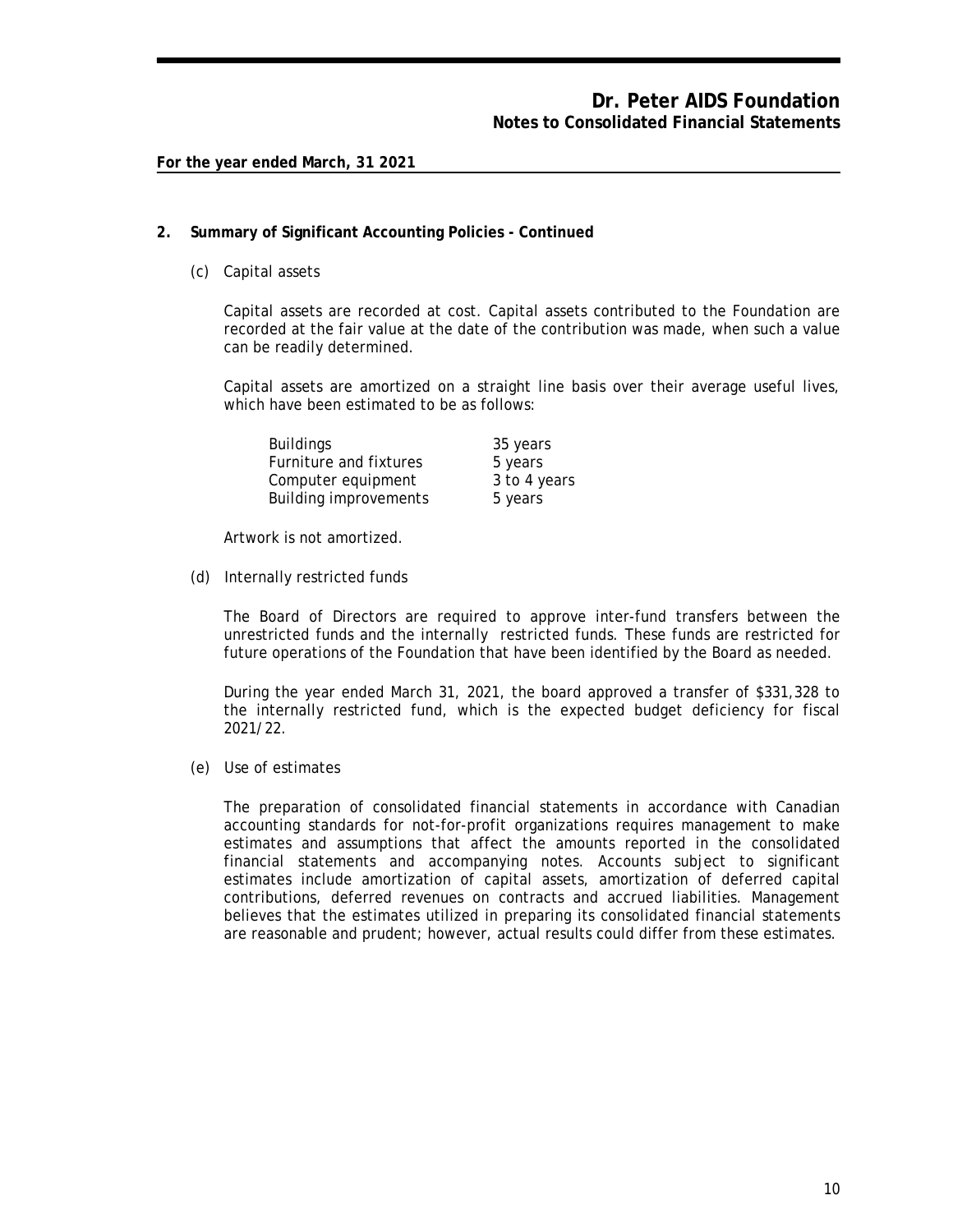# **For the year ended March, 31 2021**

# **3. Cash and Short-term Investments**

|                                                  | 2021                       | 2020                    |  |
|--------------------------------------------------|----------------------------|-------------------------|--|
| Cash<br>GIC's, mutual funds and common shares    | $$1,661,151$ \,<br>809,370 | 1,016,995<br>703,366    |  |
| Less: Restricted cash and short-term investments | 2,470,521<br>(1, 220, 343) | 1,720,361<br>(948, 281) |  |
|                                                  | \$1,250,178                | 772,080                 |  |

Cash and short-term investments in the amount of \$1,220,343 (2020 - \$948,281) is externally restricted for B.C. Housing replacement reserve and deferred revenues.

The Foundation's investment policy is is to invest in bank operating accounts with highly rated banking institutions to ensure no erosion of capital while earning a reasonable rate of return. The Foundation's investment policy for funds designated for capital needs is to invest in fixed income instruments and common shares in established Canadian and U.S. entities to earn a moderate return while minimizing the risk to the Foundation.

## **4. Cash Surrender Value of Life Insurance Policy**

The Foundation is the owner and the beneficiary of a life insurance policy that entitles the Foundation to a base life benefit of \$546,447 (2020 - \$527,157) upon the death of the insured. The Foundation records the cash surrender value of the policy in its accounts as it has access to these funds on demand. Changes in the cash surrender value are recorded in the consolidated statement of operations.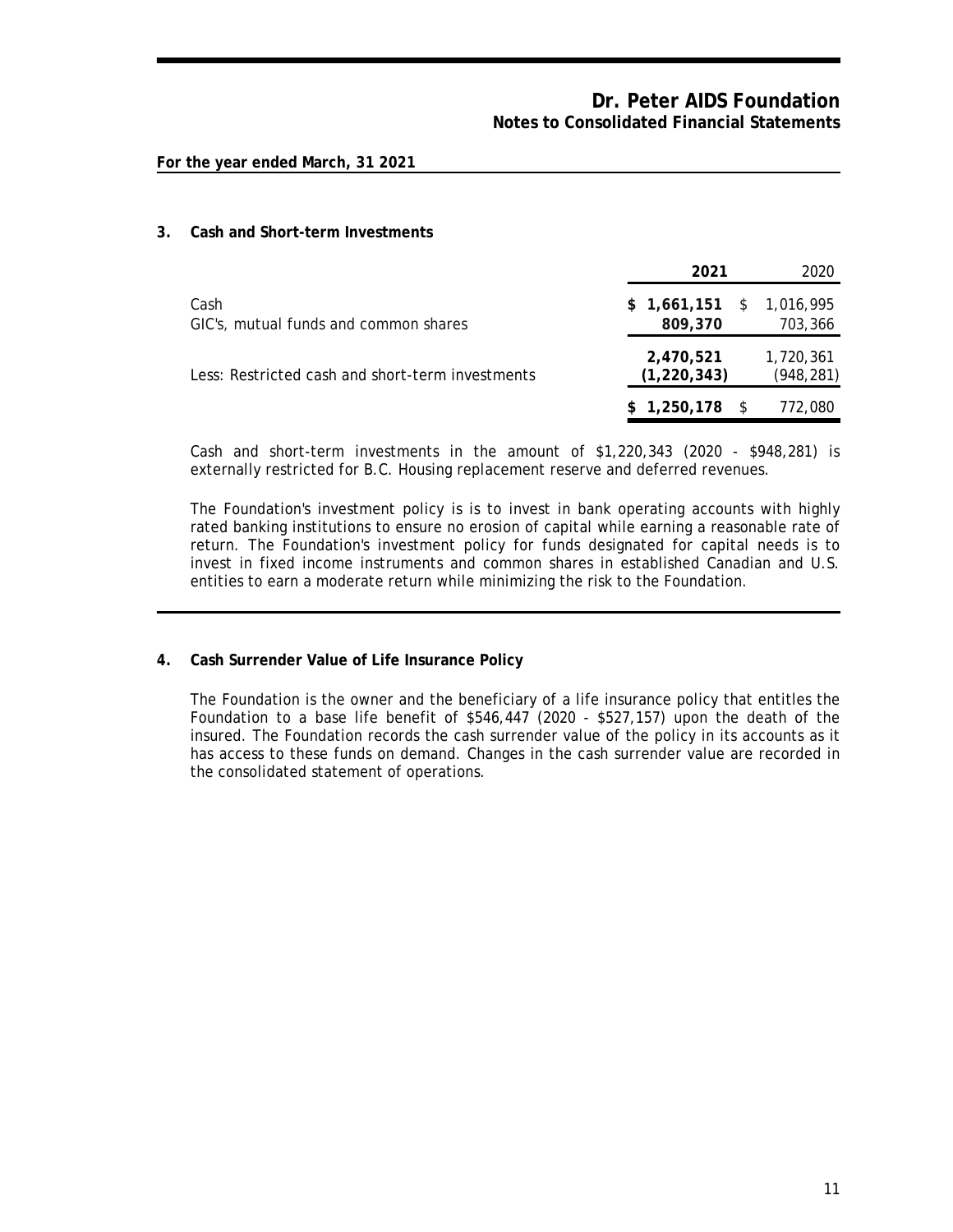# **For the year ended March, 31 2021**

## **5. Capital Assets**

|                                                                                                       | Cost                                                      | Accumulated<br>Amortization                 | 2021                                                 | 2020                                                  |
|-------------------------------------------------------------------------------------------------------|-----------------------------------------------------------|---------------------------------------------|------------------------------------------------------|-------------------------------------------------------|
| <b>Buildings</b><br>Furniture and fixtures<br>Computer equipment<br>Artwork<br>Leasehold Improvements | 8,716,460<br>S.<br>624,203<br>457,953<br>4,000<br>198,220 | \$4,233,280<br>546,916<br>231,901<br>28,821 | \$4,483,180<br>77,287<br>226,052<br>4,000<br>169,399 | 4,623,587<br>S<br>67,541<br>66,018<br>4,000<br>69,176 |
|                                                                                                       | \$10,000,836                                              | 5,040,918                                   | \$4,959,918                                          | 4,830,322                                             |

The land on which the Foundation's building is located is leased from the City of Vancouver for a total of \$1 over a 60-year lease term which expires in 2062.

## **6. Bank Indebtedness**

The Foundation has an available bank overdraft and an operating line of credit up to \$250,000 with the Royal Bank of Canada. The bank indebtedness bears interest at prime plus 0.8% and is repayable on demand. The Foundation's land and real property have been pledged as collateral for the bank indebtedness. No credit has been drawn as at March 31, 2021.

## **7. Commitments**

The following are the commitments relating to various equipment leases, network and software commitments signed by the Foundation:

The lease payments required for the next four years are as follows:

| 2022<br>2023<br>2024 | \$<br>7,941<br>5,510<br>2,755 |
|----------------------|-------------------------------|
| Total                | \$<br>16,206                  |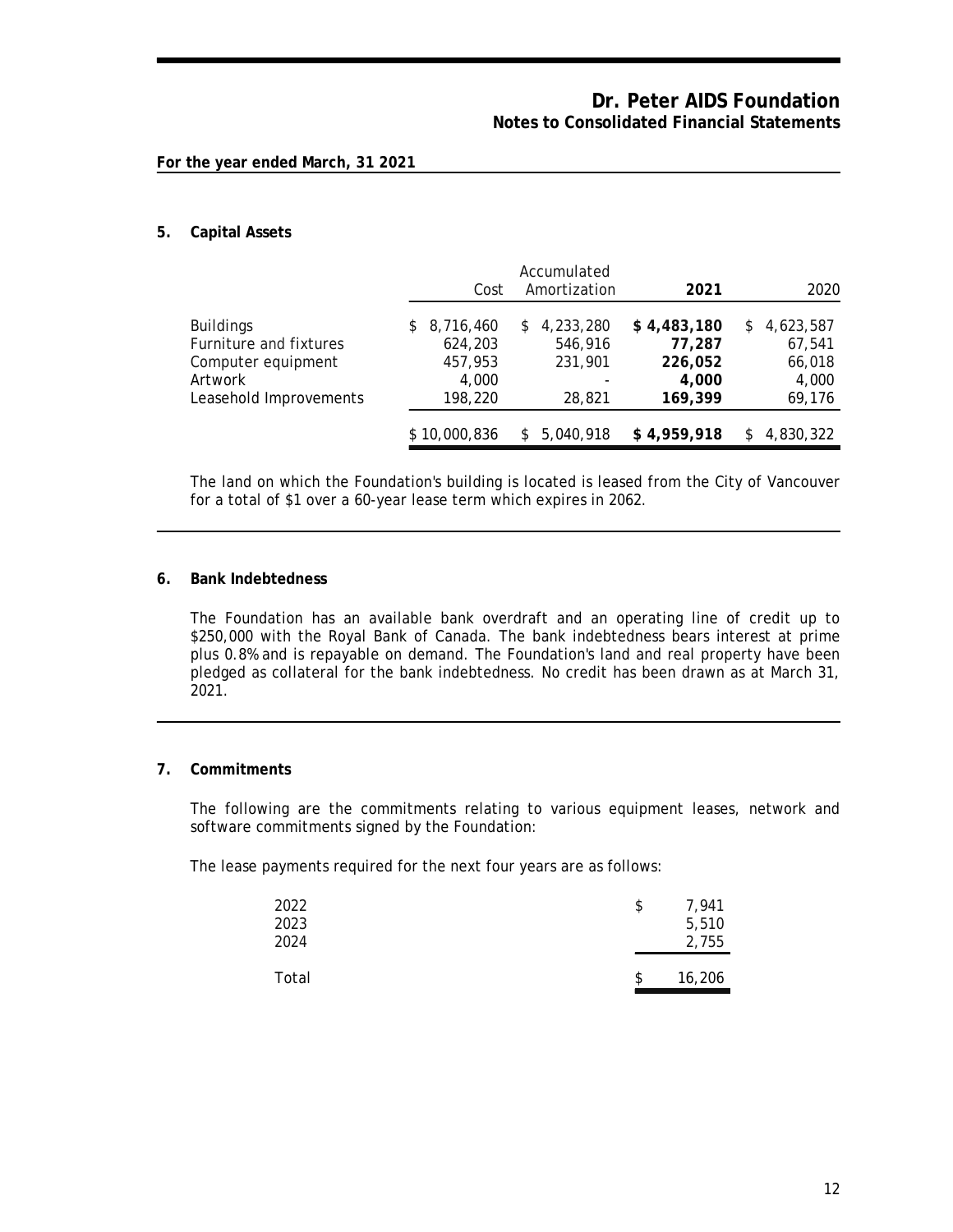# **For the year ended March, 31 2021**

# **8. Mortgage Payable**

|                                                                                                                                                                                                                                                                                   | 2021                                       | 2020      |
|-----------------------------------------------------------------------------------------------------------------------------------------------------------------------------------------------------------------------------------------------------------------------------------|--------------------------------------------|-----------|
| Repayable in monthly installments of \$7,046 including<br>interest at 2.439%, due September 1, 2025. The<br>Foundation's assets with a carrying value of \$4,483,180<br>are pledged as collateral for the mortgage as well as an<br>assignment of rents.<br>Less: current portion | $$1,204,602 \quad $1,259,200$<br>(55, 938) | (54, 598) |
|                                                                                                                                                                                                                                                                                   | $$1,148,664$ $$1,204,602$                  |           |

Principal repayments due on the mortgage in the next five years and thereafter are as follows:

| 2022<br>2023<br>2024<br>2025 | \$<br>55,938<br>57,310<br>58,717<br>1,032,637 |
|------------------------------|-----------------------------------------------|
|                              | \$1,204,602                                   |

## **9. Deferred Revenue**

|                                                                                                                                                                                     | 2021                                     | 2020                                         |
|-------------------------------------------------------------------------------------------------------------------------------------------------------------------------------------|------------------------------------------|----------------------------------------------|
| Donations                                                                                                                                                                           |                                          |                                              |
| Balance - beginning of the year<br>Add: change in market value of restricted investments<br>Less: recognized as revenue during the year<br>Less: capital assets acquired - transfer | \$<br>$637,309$ \$<br>106,759<br>(4,627) | 777,404<br>(7, 454)<br>(9,062)<br>(123, 579) |
| Balance - end of the year                                                                                                                                                           | 739,441                                  | 637,309                                      |
| Grants                                                                                                                                                                              |                                          |                                              |
| Balance - beginning of the year<br>Add: restricted grants received/receivable<br>Less: recognized as revenue during the year                                                        | 268,645<br>477,212<br>(298, 952)         | 221,100<br>271,038<br>(223, 493)             |
| Balance - end of the year                                                                                                                                                           | 446,905                                  | 268,645                                      |
|                                                                                                                                                                                     | 1,186,346<br>\$                          | 905,954                                      |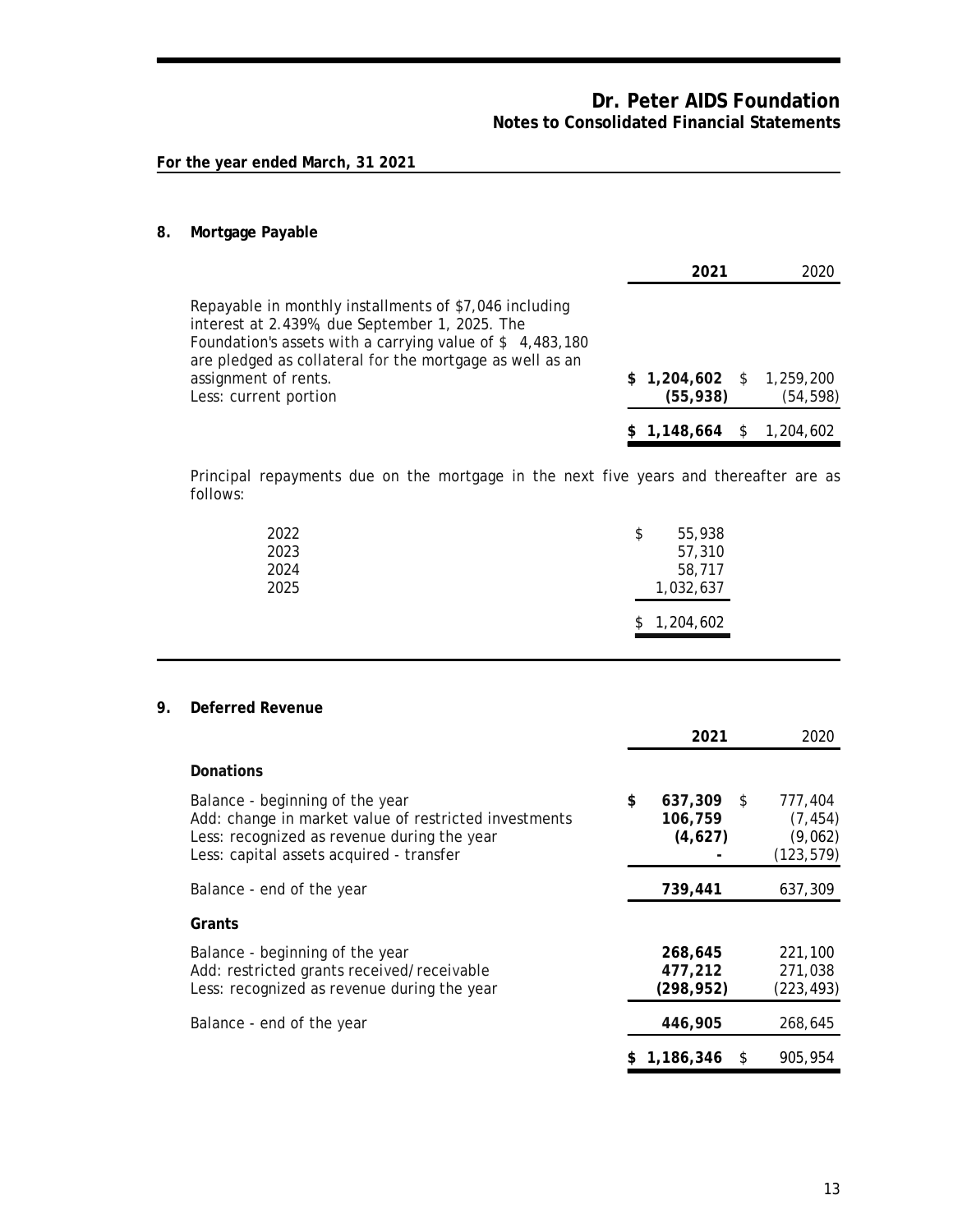# **For the year ended March, 31 2021**

## **10. Deferred Capital Contributions**

|                                                                                                                 | 2021                                     | 2020                               |
|-----------------------------------------------------------------------------------------------------------------|------------------------------------------|------------------------------------|
| Balance beginning of year<br>Add: transfer from deferred revenue<br>Less: recognized as revenue during the year | $$3,258,148$ \,<br>107,740<br>(233, 450) | 3,360,944<br>123,579<br>(226, 375) |
| Balance - end of the year                                                                                       | $$3,132,438$ $$3,258,148$                |                                    |

#### **11. Replacement Reserve - BC Housing**

Pursuant to the Foundation's agreement with BCHMC, the Foundation is required to set aside funds for the replacement of major capital improvements.

The balance in the replacement reserve is as follows:

|                                                                                                           |    | 2021               | 2020                         |
|-----------------------------------------------------------------------------------------------------------|----|--------------------|------------------------------|
| Balance beginning of year<br>Interest earned<br>Revenue Recognized<br>Amounts spent on capital - transfer | \$ | 42,327<br>165<br>٠ | 81,505<br>1,511<br>(40, 689) |
| to deferred contributions                                                                                 |    | (8, 497)           |                              |
| Balance - end of the year                                                                                 | S  | 33,995             | 42,327                       |

Cash in the cash and short-term investments - restricted account reported on the consolidated statement of financial position is sufficient to cover the replacement reserve. As at 31 March 2021, the replacement reserve was funded in accordance with the BCHMC operating agreement and all interest accruing to the replacement reserve has been deferred.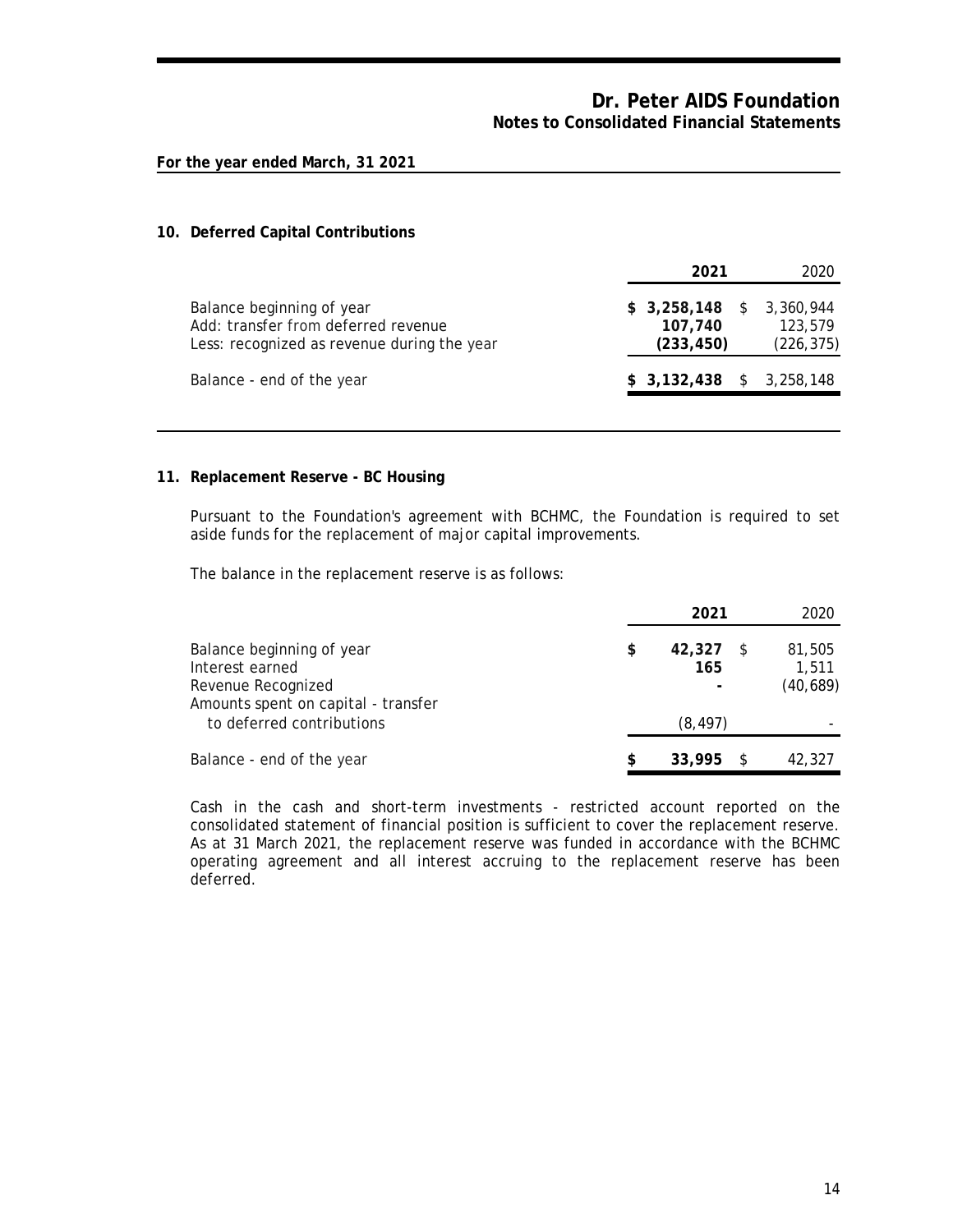## **12. Vancouver Foundation Revenue**

The Foundation is a beneficiary of a fund held at the Vancouver Foundation. The capital will be held permanently by Vancouver Foundation and annual grants of income will continue to be paid to the Dr. Peter AIDS Foundation and the other beneficiaries as long as they remain registered charities or qualified donees under the Income Tax Act. Any grants of income are recorded when received or reasonably assured of being collectible. During the year ended March 31, 2021 the Foundation recorded \$54,344 in income (2020 - \$52,819).

## **13. Financial Instruments**

The Foundation is exposed to various risks through its financial instruments. The following analysis provides a measure of the Foundation's risk exposure and concentrations at the statement of financial position date March 31, 2021.

(a) Liquidity risk

Liquidity risk is the risk that an entity will encounter difficulty in meeting obligations associated with financial liabilities. The Foundation is exposed to this risk mainly in respect of its accounts payable and accrued liabilities and mortgage payable. It is the Foundation's intention to meet its financial obligations through the collection of current accounts receivable, cash on hand and future funding from Vancouver Coastal Health Authority. The Foundation also has unrestricted and internally restricted net assets that an be drawn on, if necessary. There has been no change to the risk exposure from the prior year.

(b) Credit risk

Credit risk is the risk that one party to a financial instrument will cause a financial loss for the other party by failing to discharge an obligation. The Foundation's main credit risks relate to its accounts receivable and cash and short-term investments. The Foundation manages credit risk by holding balances of cash and cash equivalents with a reputable top rated financial institution. Accounts receivable are primarily due from provincial and federal government ministries that are tied to approved contracts for services. The Foundation periodically reviews its investments and is satisfied with the credit rating of the financial institution. There has been no change to the risk exposure from the prior year.

(c) Market risk

Market risk is the risk that the fair value or future cash flows of a financial instrument will fluctuate because of changes in market prices. Market risk comprises three types of risk: currency risk, interest rate risk and other price risk.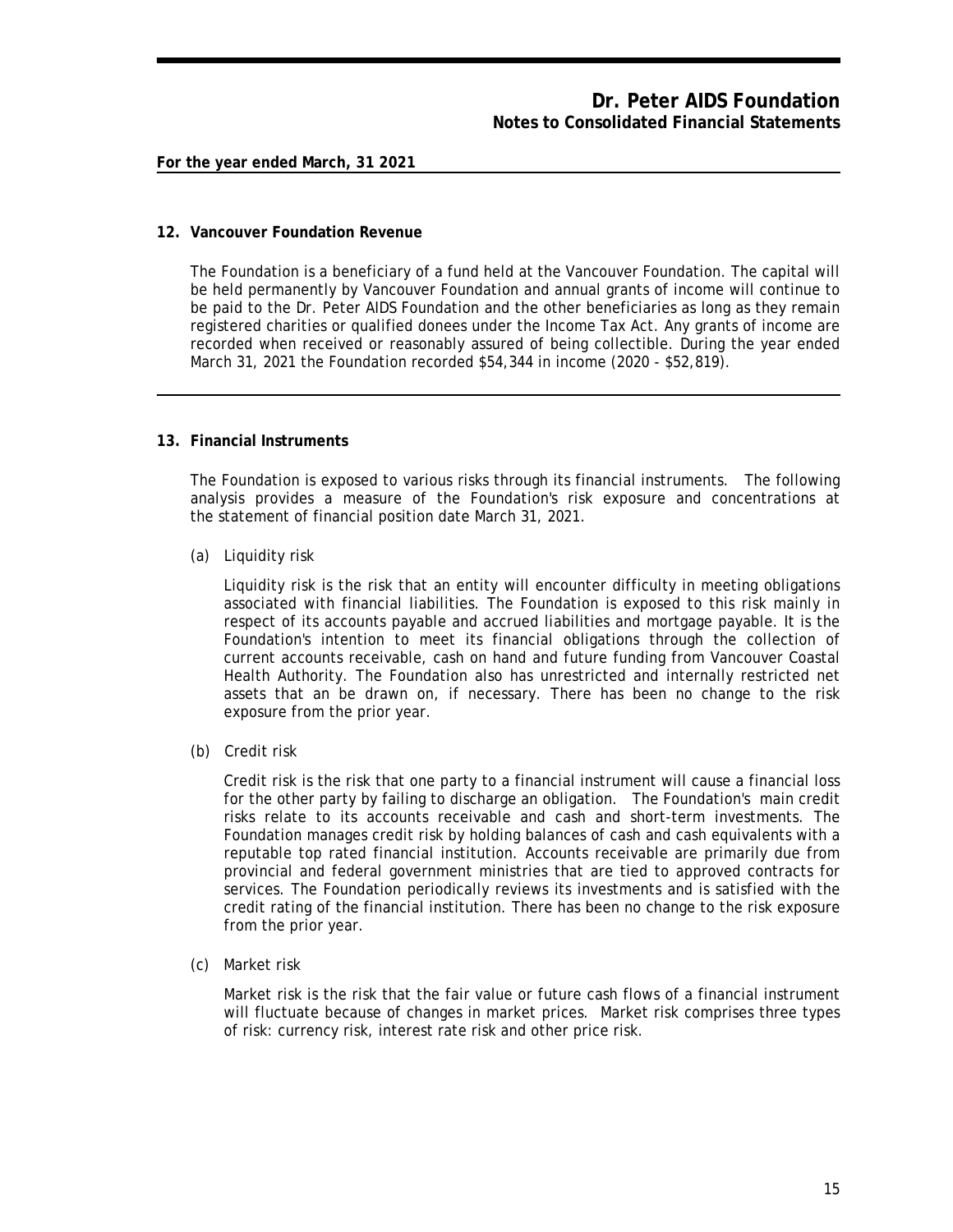#### **13. Financial Instruments - Continued**

(d) Currency risk

Currency risk is the risk that the fair value or future cash flows of a financial instrument will fluctuate because of changes in foreign exchange rates. Approximately 29% (2020 - 18%) of the Foundation's short-term investments are denominated in foreign currency. As at March 31, 2021, short-term investments of \$268,516 (2020 - \$205,455) are denominated in US dollars and are exposed to foreign exchange fluctuations. There has been no significant change to the risk exposure from the prior year.

(e) Interest rate risk

Interest rate risk is the risk that the fair value or future cash flows of a financial instrument will fluctuate because of changes in market interest rates. The Foundation is exposed to interest rate risk on its fixed and floating interest rate from investments and mortgage. Fixed-rate instruments subject the Foundation to a fair value risk while floating interest rate instruments subject it to cash flow risk. There has been no change to the risk exposure from the prior year.

(f) Other price risk

Other price risk is the risk that the fair value or future cash flows of a financial instrument will fluctuate because of changes in market prices (other than those arising from interest rate risk or currency risk), whether those changes are caused by factors specific to the individual financial instrument or its issuer, or factors affecting all similar financial instruments traded in the market. The Foundation is exposed to other price risk through its short-term investments. There has been no change to the risk exposure from the prior year.

## **14. Remuneration of Directors, Employees and Contractors**

Under the Societies Act, the Foundation is required to include, in its financial statements, the disclosure of any remuneration paid to its directors, and remuneration paid to the top 10 employees and contractors earning more than \$75,000 during the fiscal year. For the fiscal year ended March 31, 2021, included in salaries, wages and employee benefits are 10 employees with remuneration over \$75,000 each. The total paid to these individuals was \$1,186,308 (2020 - \$1,082,995). No honoraria were paid to members of the Board of Directors for the 2021 or 2020 fiscal year.